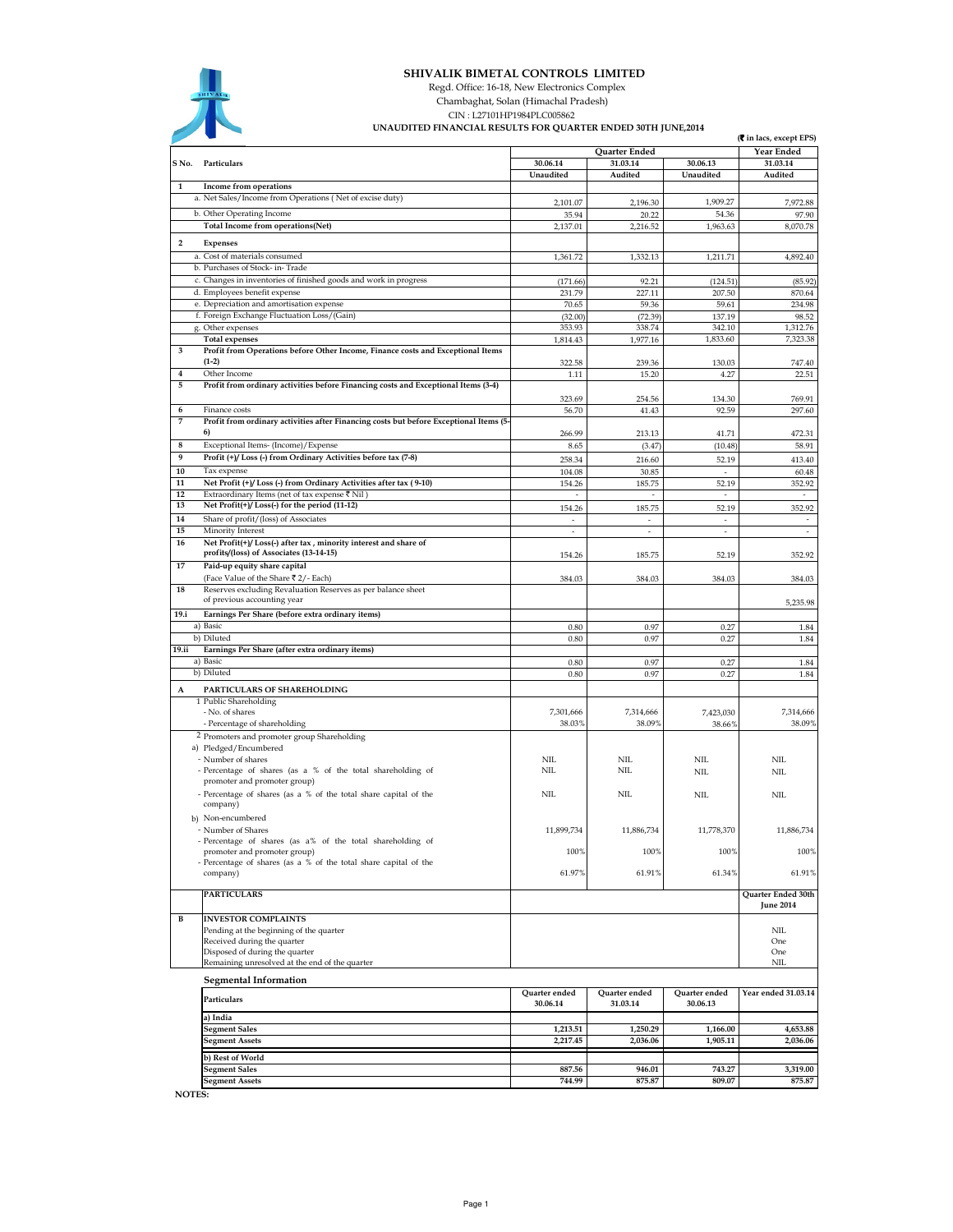- 1. The above statement of financial results for the quarter ended 30th June,2014,as reviewed by the Audit Committee, have been taken on record at the Board of Directors meeting held on 12th of August, 2014.
- 2. The limited review for the period ended 30th June 2014 has been carried out by the Statutory Auditors of the Company